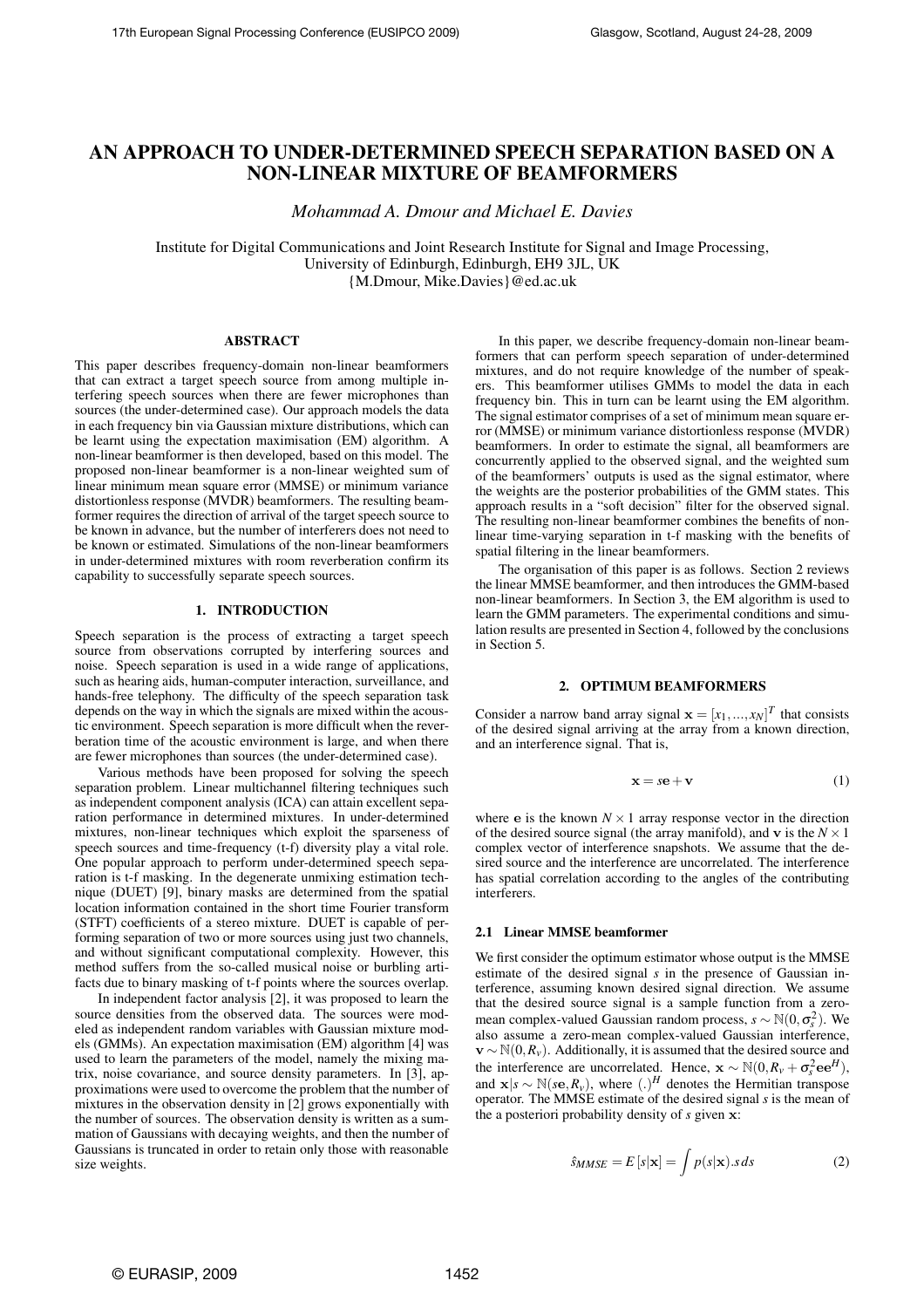This mean is referred to as the conditional mean. It can be shown that the conditional mean can be expressed as [7]:

$$
E\left[s\left|\mathbf{x}\right.\right] = \frac{\mathbf{e}^H R_v^{-1} \mathbf{x}}{\mathbf{e}^H R_v^{-1} \mathbf{e}} \cdot \frac{\sigma_s^2}{\sigma_s^2 + \left(\mathbf{e}^H R_v^{-1} \mathbf{e}\right)^{-1}}\tag{3}
$$

The first term is an MVDR spatial filter, which suppresses the interfering signals and noise without distorting the signal propagating along the desired source direction. The second term is a singlechannel Wiener post-filter. We see that the linear MMSE estimator is just a shrinkage of the MVDR beamformer.

In general, the conditional mean estimator is not linear. The MMSE estimator is linear if either the estimator is constrained to be linear or the signals are Gaussian. Speech sources are generally non-stationary and non-Gaussian. This suggests extending the optimum beamformers to exploit the non-stationarity and non-Gaussianity of speech signals.

#### **2.2 Frequency-domain MVDR (FMV) beamformer**

Speech is a non-stationary process, but over short durations speech signals can be considered stationary. In the FMV algorithm [6], it is assumed that source activity patterns are constant over small time intervals of speech signals in each frequency band, but could change over longer time spans. In the FMV algorithm [6], frequencydomain signals are stored in a buffer, and a correlation matrix is calculated for each frequency bin using the 32 most recent STFT values. MVDR weights are then calculated using the correlation matrix. Therefore, in the FMV algorithm, new beamformer weights are calculated every small time interval in order to reduce the contribution to the extracted signal of interfering sources active during that time interval, while having a distortionless response in the desired source DOA. Only statistics gathered over a very short period of time are used in the calculation of weights.

The quick adaptation of the beamformer weights can substantially reduce a large number of non-stationary interferences while utilising few microphones [6]. But the computational load is high due to recurrent matrix inversions in each frequency band and the need to have a very small step size in the STFT. In practice, however, source activity patterns can change abruptly between samples, and the FMV will perform spatial filtering based on the average power of the interfering sources active in the time interval during which the beamformer weights are calculated. On the other hand, the spatial distribution of the sources does not change very quickly, and we can gather statistics for the desired signal estimator over a longer time span. Thus the FMV beamformer is forced to compromise between long intervals (good statistics) and short intervals (rapid response).

#### **2.3 GMM-based non-linear beamformers**

In the frequency-domain, speech signals have a super-Gaussian (sparse) distribution, due to a combination of the non-stationarity and harmonic content of speech. Therefore, even if sources might overlap at some t-f points, not all speech sources in a mixture are active at the same t-f points. It is therefore advantageous to exploit the sparsity property of speech signals in the frequency-domain in order to perform separation in under-determined environments. In order to model the speech non-Gaussianity, we propose to apply GMMs, which are widely used for modeling highly complex probability densities.

In a previous paper [5], a non-linear beamformer was developed assuming a distortionless response in the direction of the desired source, and a mixture of *k* zero-mean Gaussians  $q = 1, ..., k$  with covariances  $R_{x,q}$  and mixing proportions  $c_q$  were used to model the observed mixture x (the desired source and interference together). This leads to a simple learning algorithm and the desired signal can be estimated using this mixture of MVDR beamformers:

$$
\mathbf{w}_1^H = \sum_{q=1}^k \tau_q \frac{\mathbf{e}^H R_{x,q}^{-1}}{\mathbf{e}^H R_{x,q}^{-1} \mathbf{e}} \tag{4}
$$

where  $\tau_q$  is the relative contribution for each linear MVDR beamformer, and is calculated as the posterior probability (specific to each time-frequency point) of its corresponding Gaussian component. This beamformer is a non-linear weighted sum of distortionless MVDR beamformers, where the weights sum to unity, therefore it is distortionless in the look-direction. However, since we have a distortionless constraint, we cannot exploit the sparsity of the desired source signal.

In this section, we shall describe the density of the desired source signal *s* as a mixture of *ks* zero-mean complex-valued 1 dimensional Gaussians  $q_s = 1, ..., k_s$  with variances  $\sigma_{s,q_s}^2$  and mixing proportions *cs*,*q<sup>s</sup>* :

$$
p(s|\theta_s) = \sum_{q_s=1}^{k_s} c_{s,q_s} \frac{1}{\pi \sigma_{s,q_s}^2} \exp\left(\frac{-|s|^2}{\sigma_{s,q_s}^2}\right)
$$
(5)

where  $\theta_s = (c_{s,1},...,c_{s,k_s}, \sigma_{s,1}^2,..., \sigma_{s,k_s}^2)$ , and the mixing proportions  $c_{s,q_s} = p(q_s)$  are constrained to sum to one. In addition, we shall describe the density of the interference signal **v** as a mixture of  $k<sub>v</sub>$ zero-mean complex-valued *N*-dimensional Gaussians  $q_v = 1, ..., k_v$ with covariances  $R_{v,q_v}$  and mixing proportions  $c_{v,q_v}$ :

$$
p(\mathbf{v}|\theta_{v}) = \sum_{q_{v}=1}^{k_{v}} c_{v,q_{v}} \frac{1}{\pi^{N} |R_{v,q_{v}}|} \exp\left(-\mathbf{v}^{H} R_{v,q_{v}}^{-1} \mathbf{v}\right)
$$
(6)

where  $\theta_v = (c_{v,1}, \ldots, c_{v,k_v}, R_{v,1}, \ldots, R_{v,k_v})$ , and the mixing proportions  $c_{v,q_v} = p(q_v)$  are constrained to sum to one. The number of components  $k_s$  and  $k_v$  controls the flexibility of the model.

The MMSE estimate of the desired signal *s* is the mean of the a posteriori probability density of *s* given x:

$$
\hat{s}_{MMSE} = E[s|\mathbf{x}] = \int p(s|\mathbf{x}).s ds \n= \int \sum_{q_s=1}^{k_s} \sum_{q_v=1}^{k_v} p(s, q_s, q_v | \mathbf{x}).s ds \n= \int \sum_{q_s=1}^{k_s} \sum_{q_v=1}^{k_v} p(q_s, q_v | \mathbf{x}).p(s|\mathbf{x}, q_s, q_v).s ds \n= \sum_{q_s=1}^{k_s} \sum_{q_v=1}^{k_v} \tau_{q_s, q_v} \int p(s|\mathbf{x}, q_s, q_v).s ds \n= \sum_{q_s=1}^{k_s} \sum_{q_v=1}^{k_v} \tau_{q_s, q_v} E[s|\mathbf{x}, q_s, q_v]
$$
\n(7)

where

$$
\tau_{q_s, q_v} = p(q_s, q_v | \mathbf{x}) \n= \frac{p(\mathbf{x}|q_s, q_v).p(q_s).p(q_v)}{\sum_{q_s'=1}^{k_s} \sum_{q_v=1}^{k_v} p(\mathbf{x}|q_s', q_v').p(q_s').p(q_v')} \qquad (8)
$$

is the a posteriori probability that the components  $q_s$  and  $q_v$ are active in each respective GMM when observing x, with  $\sum_{q_s} \sum_{q_v} \tau_{q_s, q_v} = 1.$ 

We can see that the conditional mean  $E[s|\mathbf{x}, q_s, q_v]$  is the linear MMSE beamformer estimator in equation (3), with  $R_v = R_{v,q_v}$ and  $\sigma_s^2 = \sigma_{s,q_s}^2$ . The desired signal estimator in equation (7) is a non-linear weighted sum of linear MMSE beamformers over all the GMM components, and the weighting coefficients are the a posteriori probabilities of the GMM components  $\tau_{q_s,q_v}$ . The mixture of MMSE beamformers is given by:

$$
\mathbf{w}_2^H = \sum_{q_s=1}^{k_s} \sum_{q_v=1}^{k_v} \tau_{q_s, q_v} \frac{\sigma_{s,q_s}^2}{\sigma_{s,q_s}^2 + \left(e^H R_{v,q_v}^{-1} \mathbf{e}\right)^{-1} \cdot \frac{e^H R_{v,q_v}^{-1}}{e^H R_{v,q_v}^{-1} \mathbf{e}} \qquad (9)
$$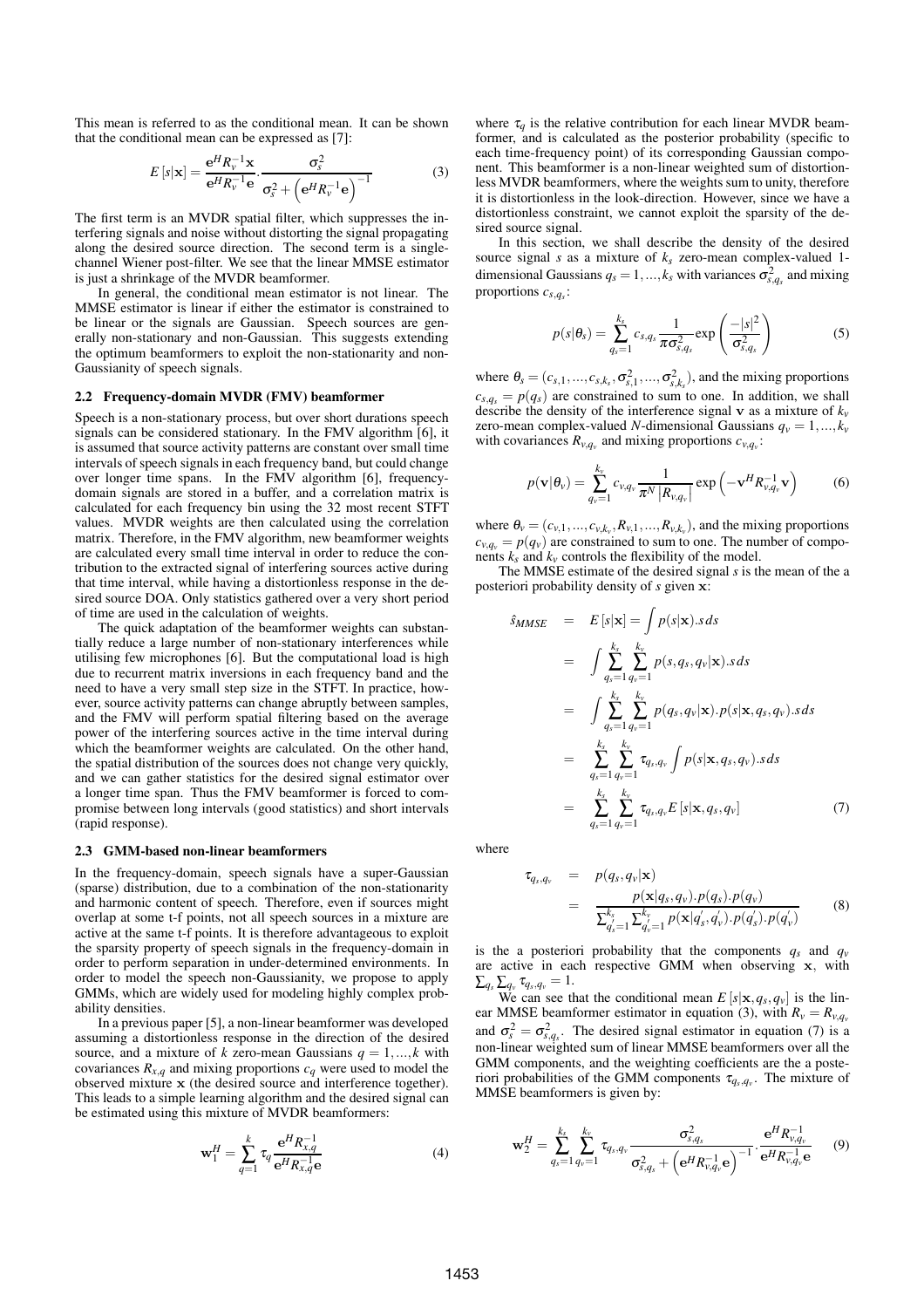In comparison to independent factor analysis [2], where all sources were modeled with a mixture of Gaussians, the mixture of MMSE beamformers models all the interfering sources using one mixture of Gaussians in the observation (microphones) domain. Consequently, the number of sources in the mixture is not required. This also avoids the exponential growth of the number of Gaussian components in the observation density with the number of sources.

In Section 4, we compare the performance of these two beamformers. Also, we use the interference Gaussian mixture model to implement a distortionless response mixture of beamformers, which uses the interference model covariances  $R_{v,q_v}$  instead of  $R_{x,q}$ :

$$
\mathbf{w}_3^H = \sum_{q_s=1}^{k_s} \sum_{q_v=1}^{k_v} \tau_{q_s, q_v} \frac{\mathbf{e}^H R_{v,q_v}^{-1}}{\mathbf{e}^H R_{v,q_v}^{-1} \mathbf{e}}
$$
(10)

### **3. MODEL LEARNING**

Using the EM algorithm, we can estimate<br>the model density parameters  $\theta = (\theta_s, \theta_v)$ the model density parameters  $\theta = (\theta_s, \theta_v)$  =  $(c_{s,1},...,c_{s,k_s},\sigma_{s,1}^2,...,\sigma_{s,k_s}^2,c_{v,1},...,c_{v,k_v},R_{v,1},...,R_{v,k_v})$ from a set of observations  $D = \{x(n) : n = 1, ..., n\}$ . The EM algorithm is an iterative algorithm with two steps: (1) an expectation step  $(E-step)$ , and  $(2)$  a maximisation step  $(M-step)$ .

In the E-step, evaluate for  $q_v = 1, ..., k_v, q_s = 1, ..., k_s$  and every received vector  $\mathbf{x}(n)$ :

$$
p(q_s, q_v | \mathbf{x}(n)) = \tau_{q_s, q_v}(n) = \frac{c_{s,q_s}c_{v,q_v}p(\mathbf{x}(n)|q_s, q_v)}{\sum_{q_s'=1}^{k_s} \sum_{q_v'=1}^{k_v} c_{s,q_s'}c_{v,q_v'}p(\mathbf{x}(n)|q_s', q_v')} \tag{11}
$$

where

$$
p(\mathbf{x}|q_s, q_v) = \int p(\mathbf{x}, s|q_s, q_v) ds
$$
  
\n
$$
= \int p(\mathbf{x}|s, q_v) \cdot p(s|q_s) ds
$$
  
\n
$$
= \int \mathbb{N} (\mathbf{x} - \mathbf{e}s, R_{v,q_v}) \cdot \mathbb{N} (s, \sigma_{s,q_s}^2) ds
$$
  
\n
$$
= \mathbb{N} (\mathbf{x}, R_{v,q_v} + \sigma_{s,q_s}^2 \mathbf{e} \mathbf{e}^H)
$$
(12)

and evaluate the conditional mean and variance of the desired source given both the observed mixture and the hidden states, which are denoted by  $\langle s | \mathbf{x}(n), q_s, q_v \rangle$  and  $\langle s s^* | \mathbf{x}(n), q_s, q_v \rangle$  respectively. Given the hidden states and the mixture, the likelihood of *s* is Gaussian:

$$
p(s|\mathbf{x}, q_s, q_v) = \frac{p(\mathbf{x}, s, q_s, q_v)}{p(\mathbf{x}, q_s, q_v)}
$$
  
\n
$$
= \frac{p(s|q_s) \cdot p(\mathbf{x}|s, q_v) \cdot p(q_s) \cdot p(q_v)}{p(\mathbf{x}|q_s, q_v) \cdot p(q_s) \cdot p(q_v)}
$$
  
\n
$$
= \frac{N(s, \sigma_{s,q_s}^2) \cdot N(\mathbf{x} - \mathbf{e}s, R_{v,q_v})}{N(\mathbf{x}, R_{v,q_v} + \sigma_{s,q_s}^2 \mathbf{e} \mathbf{e}^H)}
$$
  
\n
$$
= N(s - \alpha_{q_s,q_v}, \beta_{q_s,q_v}) \qquad (13)
$$

where

$$
\beta_{q_s, q_v} = \left( \sigma_{s,q_s}^{-2} + e^H R_{v,q_v}^{-1} e \right)^{-1}
$$
\n(14)

$$
\alpha_{q_s, q_v} = \left( \sigma_{s, q_s}^{-2} + e^H R_{v, q_v}^{-1} e \right)^{-1} e^H R_{v, q_v}^{-1} \mathbf{x}
$$
 (15)

In the M-step, evaluate for  $q_v = 1, ..., k_v$  and  $q_s = 1, ..., k_s$ :

$$
c_{v,q_v} = \frac{1}{\eta} \sum_{n=1}^{\eta} \sum_{q_s=1}^{k_s} p(q_s, q_v | \mathbf{x}(n))
$$
 (16)



Figure 1: Layout of room used in simulations.

$$
c_{s,q_s} = \frac{1}{\eta} \sum_{n=1}^{\eta} \sum_{q_v=1}^{k_v} p(q_s, q_v | \mathbf{x}(n))
$$
 (17)

$$
\sigma_{s,q_s}^2 = \frac{\sum_{n=1}^{\eta} \sum_{q_v=1}^{k_v} p(q_s, q_v | \mathbf{x}(n)) \langle s s^* | \mathbf{x}(n), q_s, q_v \rangle}{\sum_{n=1}^{\eta} \sum_{q_v=1}^{k_v} p(q_s, q_v | \mathbf{x}(n))}
$$
(18)

$$
R_{v,q_v} = \frac{\sum_{n=1}^{n} \sum_{q_s=1}^{k_s} p(q_s, q_v | \mathbf{x}(n)) \Lambda_{q_s, q_v}(n)}{\sum_{n=1}^{n} \sum_{q_s=1}^{k_s} p(q_s, q_v | \mathbf{x}(n))}
$$
(19)

where

$$
\Lambda_{q_s, q_v}(n) = \mathbf{x}(n)\mathbf{x}(n)^H - \mathbf{x}(n)\langle s^*|\mathbf{x}(n), q_s, q_v\rangle e^H
$$
  
\n
$$
-e\langle s|\mathbf{x}(n), q_s, q_v\rangle \mathbf{x}(n)^H
$$
  
\n
$$
+e\langle s s^*|\mathbf{x}(n), q_s, q_v\rangle e^H
$$
 (20)

In this model, there is an ambiguity in associating variance between the desired source and the interference. It is possible to incorporate some of the source signal in the interference. To avoid this, updating the desired source component variances is not performed in the first few iterations. This prevents the source components shrinking to zero variance.

In order to perform frequency-domain beamforming, the signal received by each microphone is separated into narrow-band frequency bins using the STFT. The EM algorithm is then applied separately in each frequency bin. For each  $t$ -f point  $(n, f)$ , the output of the non-linear beamformer is given by:

$$
\hat{s}_f(n) = \mathbf{w}_f^H(n)\mathbf{x}_f(n) \tag{21}
$$

#### **4. EXPERIMENTAL EVALUATION**

In order to illustrate the performance of the non-linear beamformer, multichannel recordings of several speech sources were simulated using impulse responses determined by the room image method [1]. The positions of the microphones and the sources are illustrated in Figure 1. Two microphone arrays were used. The first has three microphones with a 10 cm spacing, and the second has two microphones with a 2 cm spacing. . We use speech files taken from the TIMIT speech corpus to create five mixtures of male sources, and five mixtures of female sources. The speech signals were of a duration equal to 10 s, and were sampled at 16 kHz. The number of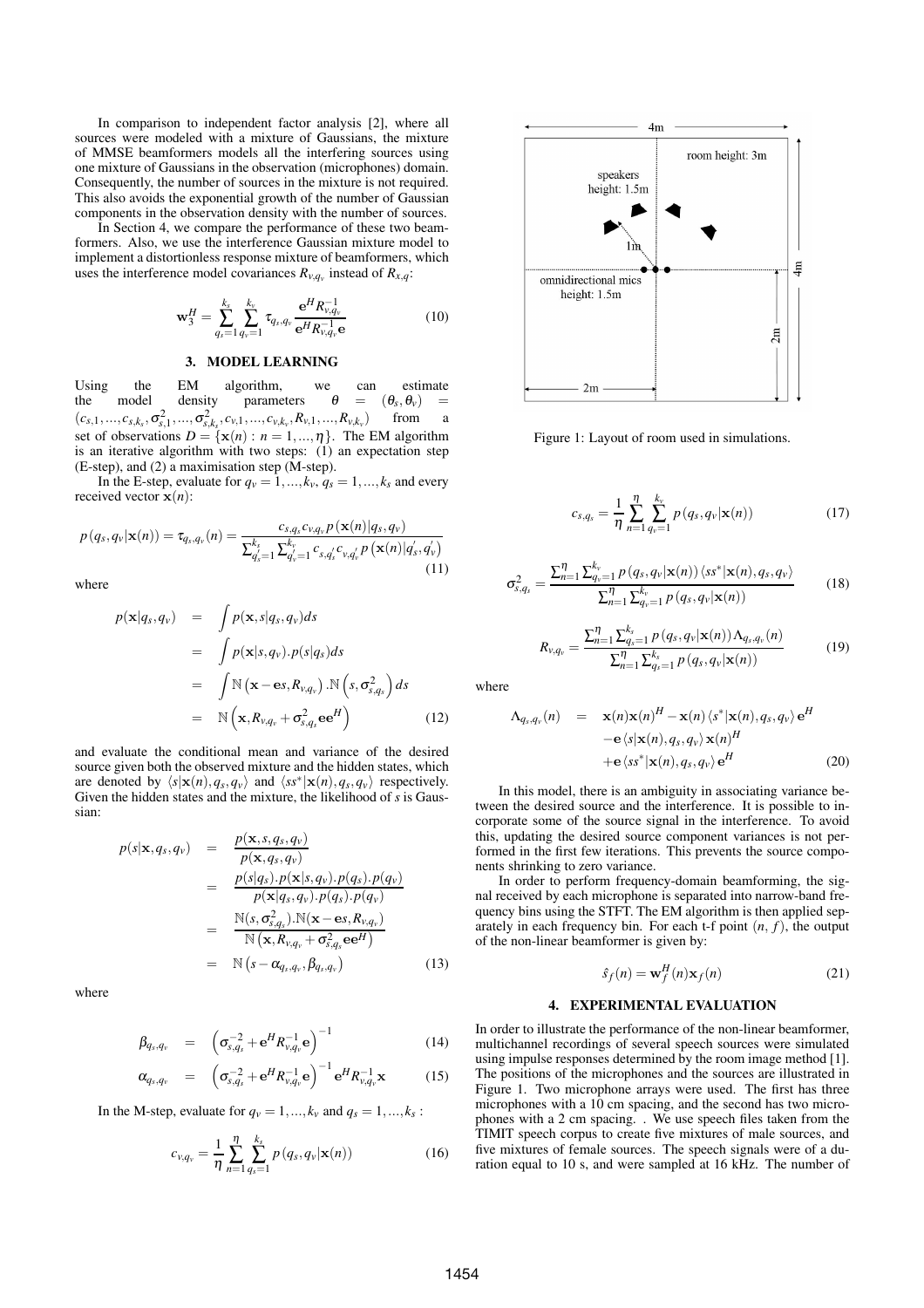

Figure 2: Average performance of the non-linear beamformer  $\mathbf{w}_1$  in equation (4) as a function of the number of Gaussian components *k* in the GMM model.



Figure 3: Average performance of the non-linear beamformer  $w_3$  in equation (10) as a function of the number of Gaussian components  $k_v$  and  $k_s$  in the GMM model.

the sources in each mixture was four. The sources were placed in a semi-circle of radius 1 m around the microphone arrays at angles  $\phi = \{45, 75, 100, 140\}^{\circ}.$ 

To measure the quality of the signal estimate  $\hat{s}$  with respect to the original signal *s*, we use the source to interference ratio (SIR) and the sources to artifacts ratio (SAR) calculated as defined in [8]. In our results, the SIR and SAR values were averaged over all the sources and mixtures.

Figure 2 shows the average performance at the output of the non-linear beamformer of equation (4) in the anechoic case as a function of the number of Gaussian components *k* in the GMM model. In this experiment, four sources were operating in an anechoic environment. The case of  $k = 1$  is equivalent to a timeinvariant MVDR beamformer. The SIR increases with *k*, but the improvement is insignificant at  $k > 10$ . The increase in the SIR is more pronounced in the two microphone case, where the separation using a time-invariant beamformer  $(k = 1)$  gives bad results. Although there is a unity-gain response in the direction of the desired source signal, the SAR decreases with *k*. The decrease in the SAR can be attributed to the non-linear attenuation of the interfering sources. These artifacts therefore introduce distortion only into the





Figure 4: Average performance of the non-linear beamformer  $w_2$  in equation (9) as a function of the number of Gaussian components  $k_v$  and  $k_s$  in the GMM model.



Figure 5: Separation using three microphones: average performance as a function of reverberation time.

residual interfering signals. We stress that the mixture of MVDR beamformers is by definition distortionless in the look-direction.

Figure 3 shows the average performance at the output of the non-linear beamformer of equation (10) in the anechoic case as a function of the number of Gaussian components in the interference model  $k<sub>v</sub>$  and the number of Gaussian components in the source model  $k_s$ . We can see that there is little gain for increasing the number of source Gaussian components  $k<sub>s</sub>$  to more than two. In the two microphones case, The SIR increases with  $k<sub>v</sub>$ , but the improvement is insignificant at  $k_v > 10$ . In the three microphones case, The SIR peaks around  $k_v = 7$ , and then levels off at higher  $k_v$ . The non-linear beamformer can attain a SIR of 10 dB in the two microphones case, and 15 dB using three microphones.

Figure 4 shows the average performance at the output of the mixture of MMSE beamformers of equation (9) in the anechoic case as a function of the number of Gaussian components in the interference model  $k<sub>v</sub>$  and the number of Gaussian components in the source model  $k_s$ . The non-linear beamformer can attain a SIR of 13 dB in the two microphones case, and 18 dB using three microphones. However, the SAR was decreased in comparison to Figure 3 because the distortionless constraint is no longer held.

Figure 5 shows the average performance as a function of the